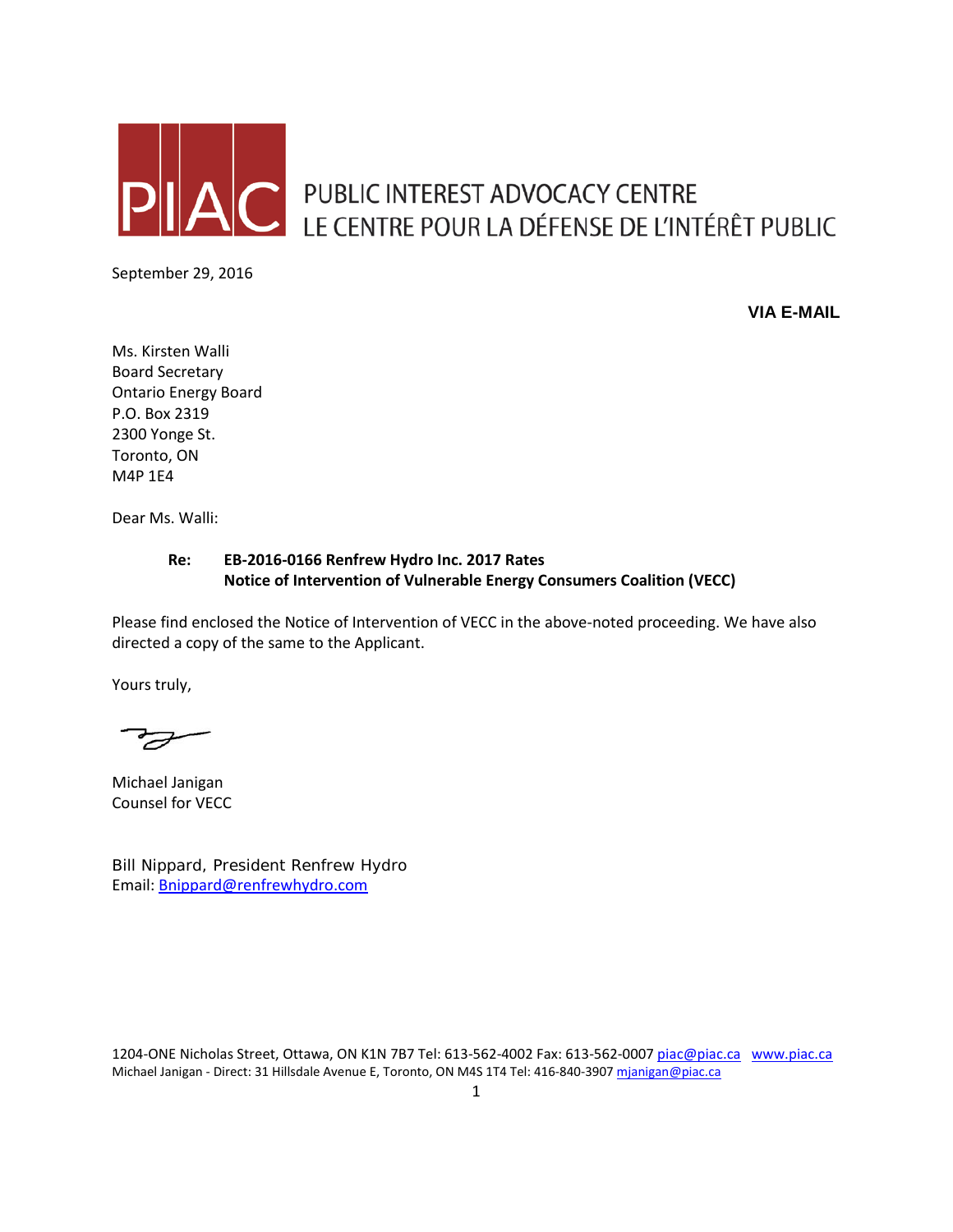# **ONTARIO ENERGY BOARD IN THE MATTER OF AN APPLICATION BY RENFREW HYDRO INC. 2017 DISTRIBUTION RATES**

## **NOTICE OF INTERVENTION OF THE VULNERABLE ENERGY CONSUMERS COALITION**

To: Ms. Kirsten Walli, Board Secretary

And to: **Bill Nippard, President Renfrew Hydro Inc.**

#### **IDENTITY OF THE INTERVENOR AND ITS MEMBERSHIP**

- 1. The Vulnerable Energy Consumers Coalition (VECC) hereby expresses its intention to intervene and participate in the above-mentioned proceeding. VECC consists of the following organizations:
	- (a) The Federation of Metro Tenants Association (FTMA)
	- (b) The Ontario Coalition of Senior Citizens' Organizations (OCSCO)
- 2. The Federation of the Metro Tenants Association (the "FTMA") is a non-profit corporation composed of over ninety-two affiliated tenants associations, individual tenants, housing organizations, and members of non-profit housing co-oops. In addition to encouraging the organization of tenants and the promotion of decent and affordable housing, the Federation provides general information, advice, and assistance to tenants. The address is:

500-27 Carlton Street Toronto, ON M5B 1L2

3. The Ontario Coalition of Senior Citizens' Organizations ("OCSCO") is a coalition of over 160 senior groups as well as individual members across Ontario. OCSCO represents the concerns of over 500,000 senior citizens through its group and individual members. OCSCO's mission is to improve the quality of life for Ontario's seniors. OCSCO's address is:

> 333 Wilson Avenue, Suite 406 Toronto, ON M3H 1T2

4. The coalition of the FMTA and OCSCO under the name VECC has the specific mandate of intervening in proceedings to advocate on behalf of the interests of Ontario's vulnerable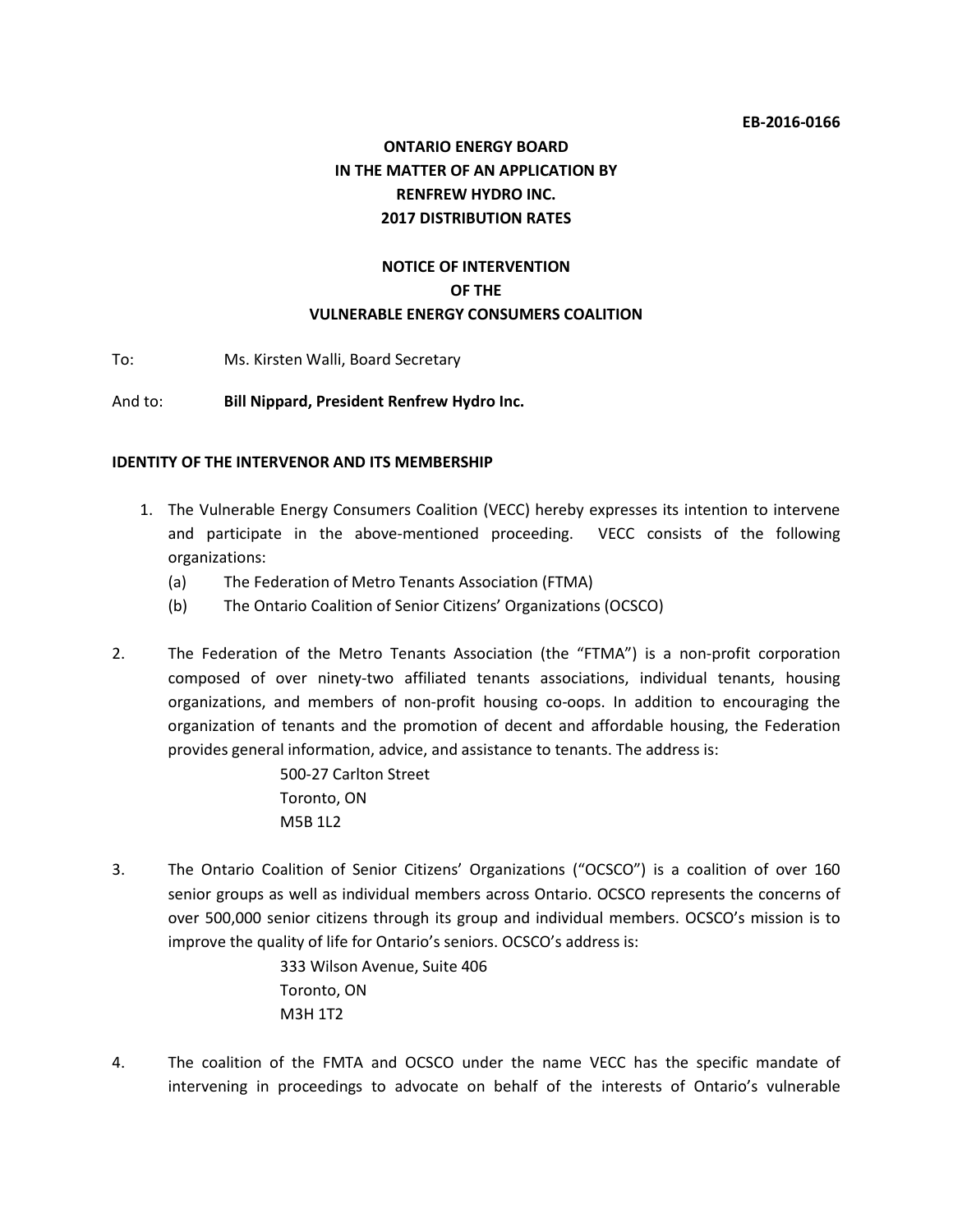consumers with respect to energy issues, primarily through intervention in regulatory proceedings at the Ontario Energy Board.

- 5. Although the organization is not itself a member of VECC, the Public Interest Advocacy Centre (PIAC) in Ottawa assists in the representation of the interests of vulnerable consumers by ensuring the availability of competent representation and consultant support to the VECC participation.
- 6. VECC is a frequent intervenor in Board proceedings. Our annual information filing can be found on the Board's website at: [http://www.ontarioenergyboard.ca/oeb/Industry/Regulatory+Proceedings/Applications+Before](http://www.ontarioenergyboard.ca/oeb/Industry/Regulatory+Proceedings/Applications+Before+the+Board/Annual+Filings+-+Frequent+Intervenors)

[+the+Board/Annual+Filings+-+Frequent+Intervenors](http://www.ontarioenergyboard.ca/oeb/Industry/Regulatory+Proceedings/Applications+Before+the+Board/Annual+Filings+-+Frequent+Intervenors)

#### **INDIVIDUALS AUTHORIZED TO REPRESENT VECC IN THIS PROCEEDING**

7. The name & address of the agent authorized to receive documents on behalf of VECC is:

Mr. Michael Janigan Counsel 31 Hillsdale Avenue, East Toronto, ON M4S 1T4 Mr. Janigan's Direct line: 416-840-3907 [mjanigan@piac.ca](mailto:mjanigan@piac.ca) PIAC Office: 613- 562-4002 (Donna Brady) ext. 21

8. VECC requests that all correspondence and documentation also be electronically copied to VECC's consultants:

> Mark Garner (project manager) Econalysis Consulting Services 34 King Street East, Suite 630 Toronto, Ontario M5C 2X8 647-408-4501 (office) [markgarner@rogers.com](mailto:markgarner@rogers.com)

#### AND TO

Bill Harper Econalysis Consulting Services 34 King Street East, Suite 630 Toronto, Ontario M5C 2X8 416-348-0193 (office) [bharper@econalysis.ca](mailto:bharper@econalysis.ca)